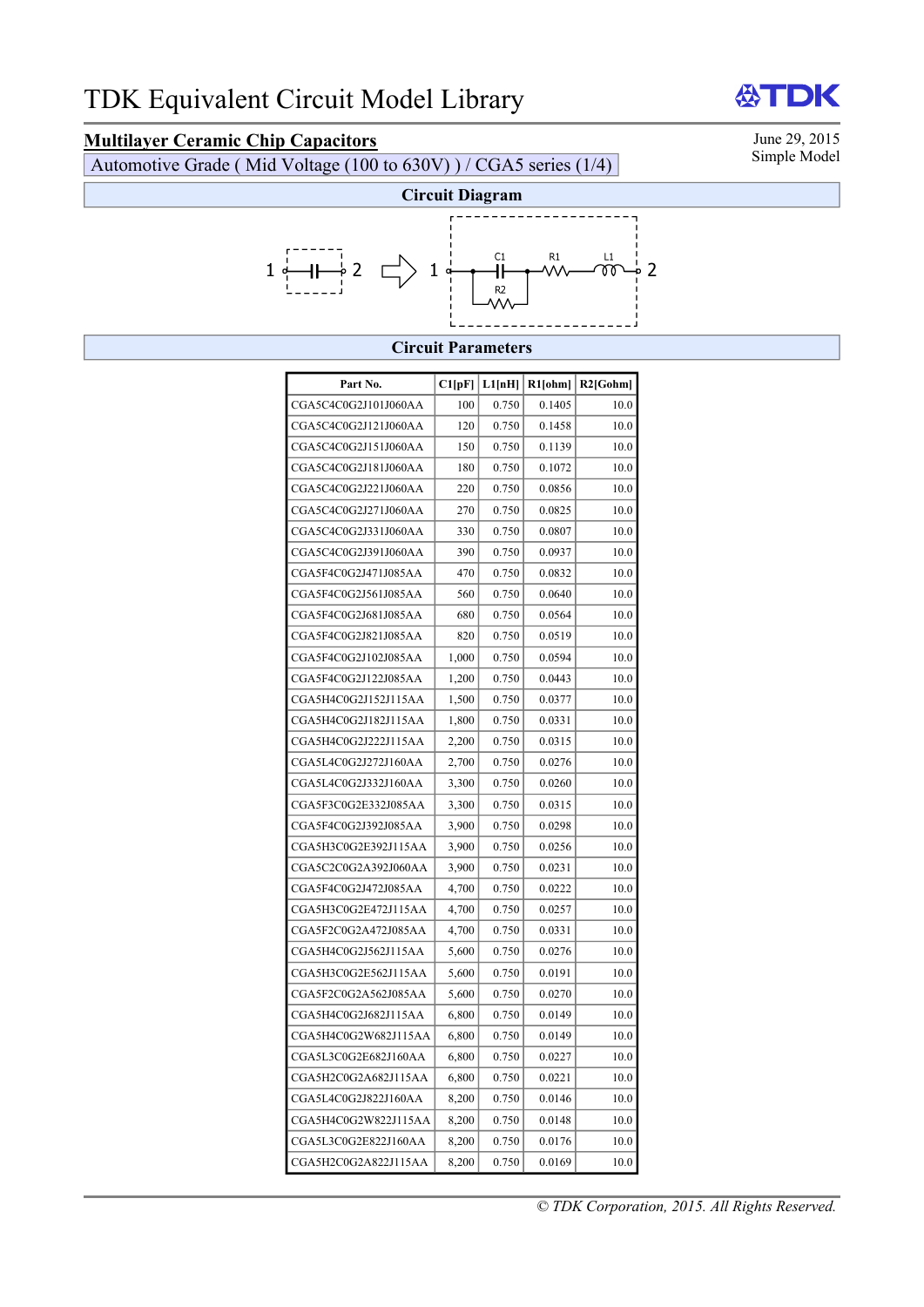## **Multilayer Ceramic Chip Capacitors** June 29, 2015<br>
Automotive Grade (Mid Voltage (100 to 630V)) / CGA5 series (2/4) Simple Model

Automotive Grade ( Mid Voltage  $(100 \text{ to } 630 \text{V})$  ) / CGA5 series  $(2/4)$ 



#### **Circuit Parameters**

| Part No.             | Cl[pF] | L1[nH] | R1[ohm] | $R2$ [Gohm] |
|----------------------|--------|--------|---------|-------------|
| CGA5L4C0G2J103J160AA | 10,000 | 0.750  | 0.0150  | 10.0        |
| CGA5L4C0G2W103J160AA | 10,000 | 0.750  | 0.0150  | 10.0        |
| CGA5H3C0G2E103J115AA | 10,000 | 0.750  | 0.0128  | 10.0        |
| CGA5H2C0G2A103J115AA | 10,000 | 0.750  | 0.0135  | 10.0        |
| CGA5L4C0G2W153J160AA | 15,000 | 0.750  | 0.0099  | 10.0        |
|                      |        |        |         |             |
| CGA5L3C0G2E153J160AA | 15,000 | 0.750  | 0.0099  | 10.0        |
| CGA5H2C0G2A153J115AA | 15,000 | 0.750  | 0.0105  | 10.0        |
| CGA5L3C0G2E223J160AA | 22,000 | 0.750  | 0.0102  | 10.0        |
| CGA5L2C0G2A223J160AA | 22,000 | 0.750  | 0.0117  | 10.0        |
| CGA5L2C0G2A333J160AA | 33,000 | 0.750  | 0.0098  | 10.0        |
| CGA5H4X7R2J102K115AA | 1,000  | 0.750  | 0.2568  | 10.0        |
| CGA5H4X7R2J102M115AA | 1,000  | 0.750  | 0.2568  | 10.0        |
| CGA5H4X7R2J152K115AA | 1,500  | 0.750  | 0.1766  | 10.0        |
| CGA5H4X7R2J152M115AA | 1,500  | 0.750  | 0.1766  | 10.0        |
| CGA5H4X7R2J222K115AA | 2,200  | 0.750  | 0.1504  | 10.0        |
| CGA5H4X7R2J222M115AA | 2,200  | 0.750  | 0.1504  | 10.0        |
| CGA5H4X7R2J332K115AA | 3,300  | 0.750  | 0.1414  | 10.0        |
| CGA5H4X7R2J332M115AA | 3,300  | 0.750  | 0.1414  | 10.0        |
| CGA5H4X7R2J472K115AA | 4,700  | 0.750  | 0.0959  | 10.0        |
| CGA5H4X7R2J472M115AA | 4,700  | 0.750  | 0.0959  | 10.0        |
| CGA5H4X7R2J682K115AA | 6,800  | 0.750  | 0.0743  | 10.0        |
| CGA5H4X7R2J682M115AA | 6,800  | 0.750  | 0.0743  | 10.0        |
| CGA5H4X7R2J103K115AA | 10,000 | 0.750  | 0.0920  | 10.0        |
| CGA5H4X7R2J103M115AA | 10,000 | 0.750  | 0.0920  | 10.0        |
| CGA5K4X7R2J153K130AA | 15,000 | 0.750  | 0.0690  | 10.0        |
| CGA5K4X7R2J153M130AA | 15,000 | 0.750  | 0.0690  | 10.0        |
| CGA5H3X7R2E153K115AA | 15,000 | 0.750  | 0.0862  | 10.0        |
| CGA5H3X7R2E153M115AA | 15,000 | 0.750  | 0.0673  | 10.0        |
| CGA5K4X7R2J223K130AA | 22,000 | 0.750  | 0.0555  | 10.0        |
| CGA5K4X7R2J223M130AA | 22,000 | 0.750  | 0.0555  | 10.0        |
| CGA5H1X7T2J223K115AC | 22,000 | 0.750  | 0.0350  | 10.0        |
| CGA5H1X7T2J223M115AC | 22,000 | 0.750  | 0.0350  | 10.0        |
| CGA5H3X7R2E223K115AA | 22,000 | 0.750  | 0.0613  | 10.0        |
| CGA5H3X7R2E223M115AA | 22,000 | 0.750  | 0.0613  | 10.0        |
| CGA5L4X7R2J333K160AA | 33,000 | 0.750  | 0.0406  | 10.0        |
| CGA5L4X7R2J333M160AA | 33,000 | 0.750  | 0.0406  | 10.0        |
| CGA5H1X7T2J333K115AC | 33,000 | 0.750  | 0.0292  | 10.0        |

DK 份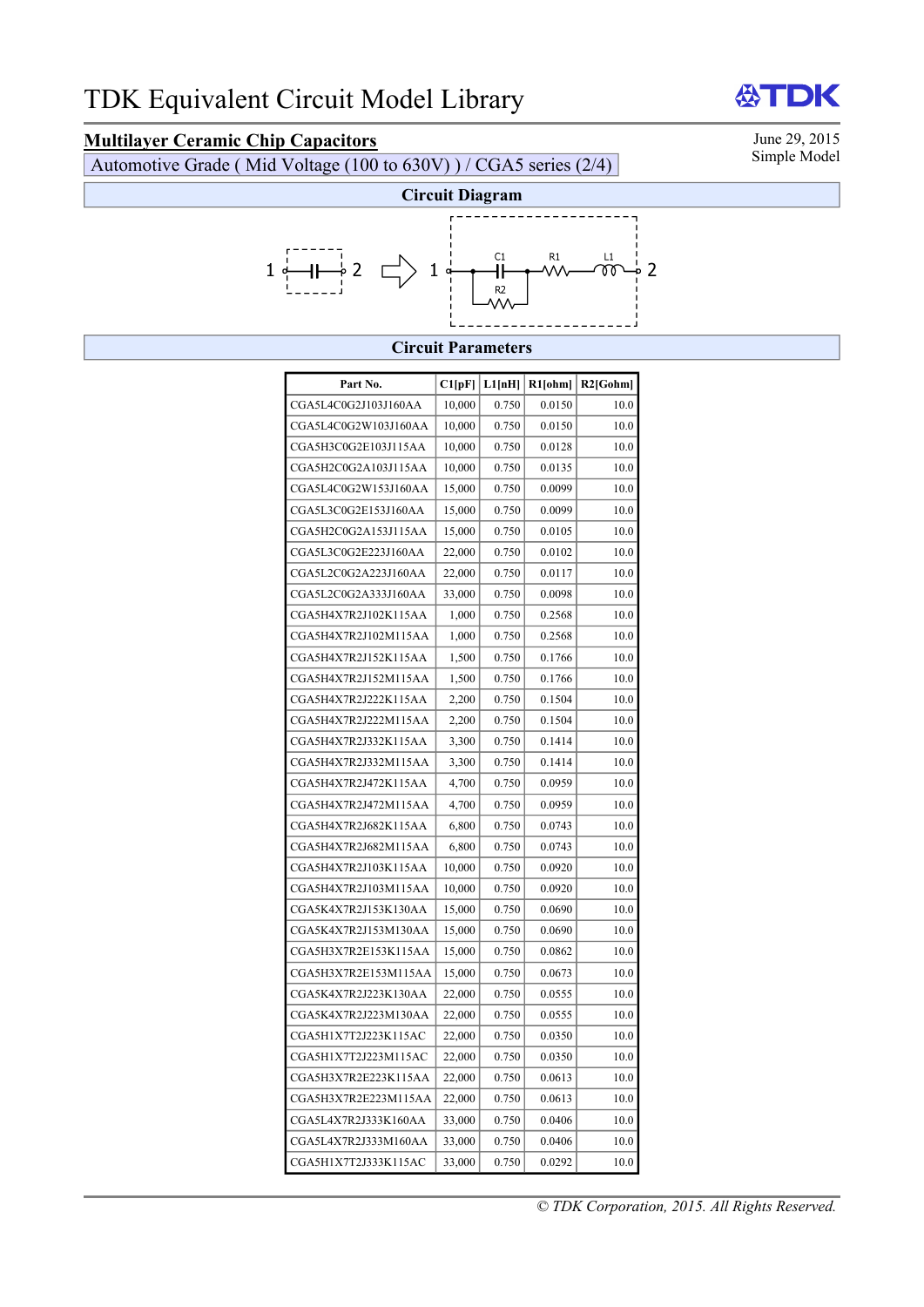## **Multilayer Ceramic Chip Capacitors** June 29, 2015<br>Automotive Grade (Mid Voltage (100 to 630V)) / CGA5 series (3/4) Simple Model

Automotive Grade ( Mid Voltage  $(100 \text{ to } 630 \text{V})$  ) / CGA5 series  $(3/4)$ 



#### **Circuit Parameters**

| Part No.             | Cl[pF]  | L1[nH] | $R1$ [ohm] | $R2$ [Gohm] |
|----------------------|---------|--------|------------|-------------|
| CGA5H1X7T2J333M115AC | 33,000  | 0.750  | 0.0292     | 10.0        |
| CGA5L3X7R2E333K160AA | 33,000  | 0.750  | 0.0406     | 10.0        |
| CGA5L3X7R2E333M160AA | 33,000  | 0.750  | 0.0406     | 10.0        |
| CGA5H2X7R2A333K115AA | 33,000  | 0.750  | 0.0579     | 10.0        |
| CGA5H2X7R2A333M115AA | 33,000  | 0.750  | 0.0517     | 10.0        |
| CGA5L1X7T2J473K160AC | 47,000  | 0.750  | 0.0215     | 10.0        |
| CGA5L1X7T2J473M160AC | 47,000  | 0.750  | 0.0215     | 10.0        |
| CGA5L3X7R2E473K160AA | 47,000  | 0.750  | 0.0330     | 10.0        |
| CGA5L3X7R2E473M160AA | 47,000  | 0.750  | 0.0330     | 10.0        |
| CGA5H2X7R2A473K115AA | 47,000  | 0.750  | 0.0391     | 10.0        |
| CGA5H2X7R2A473M115AA | 47,000  | 0.750  | 0.0391     | 10.0        |
| CGA5K4X7T2W683K130AA | 68,000  | 0.750  | 0.0245     | 7.35        |
| CGA5K4X7T2W683M130AA | 68,000  | 0.750  | 0.0245     | 7.35        |
| CGA5L3X7R2E683K160AA | 68,000  | 0.750  | 0.0305     | 7.35        |
| CGA5L3X7R2E683M160AA | 68,000  | 0.750  | 0.0305     | 7.35        |
| CGA5L2X7R2A683K160AA | 68,000  | 0.750  | 0.0305     | 7.35        |
| CGA5L2X7R2A683M160AA | 68,000  | 0.750  | 0.0305     | 7.35        |
| CGA5L4X7T2W104K160AA | 100,000 | 0.750  | 0.0242     | 5.00        |
| CGA5L4X7T2W104M160AA | 100,000 | 0.750  | 0.0242     | 5.00        |
| CGA5L3X7R2E104K160AA | 100,000 | 0.750  | 0.0212     | 5.00        |
| CGA5L3X7R2E104M160AA | 100,000 | 0.750  | 0.0212     | 5.00        |
| CGA5L2X7R2A104K160AA | 100,000 | 0.750  | 0.0212     | 5.00        |
| CGA5L2X7R2A104M160AA | 100,000 | 0.750  | 0.0212     | 5.00        |
| CGA5K3X7T2E154K130AA | 150,000 | 0.750  | 0.0182     | 3.33        |
| CGA5K3X7T2E154M130AA | 150,000 | 0.750  | 0.0182     | 3.33        |
| CGA5L2X7R2A154K160AA | 150,000 | 0.750  | 0.0169     | 3.33        |
| CGA5L2X7R2A154M160AA | 150,000 | 0.750  | 0.0169     | 3.33        |
| CGA5L3X7T2E224K160AA | 220,000 | 0.750  | 0.0125     | 2.27        |
| CGA5L3X7T2E224M160AA | 220,000 | 0.750  | 0.0125     | 2.27        |
| CGA5H2X7R2A224K115AA | 220,000 | 0.750  | 0.0132     | 2.27        |
| CGA5H2X7R2A224M115AA | 220,000 | 0.750  | 0.0132     | 2.27        |
| CGA5K2X7R2A334K130AA | 330,000 | 0.750  | 0.0115     | 1.52        |
| CGA5K2X7R2A334M130AA | 330,000 | 0.750  | 0.0115     | 1.52        |
| CGA5L2X7R2A474K160AA | 470,000 | 0.750  | 0.0089     | 1.06        |
| CGA5L2X7R2A474M160AA | 470,000 | 0.750  | 0.0089     | 1.06        |
| CGA5L2X7R2A684K160AA | 680,000 | 0.750  | 0.0075     | 0.735       |
| CGA5L2X7R2A684M160AA | 680,000 | 0.750  | 0.0075     | 0.735       |